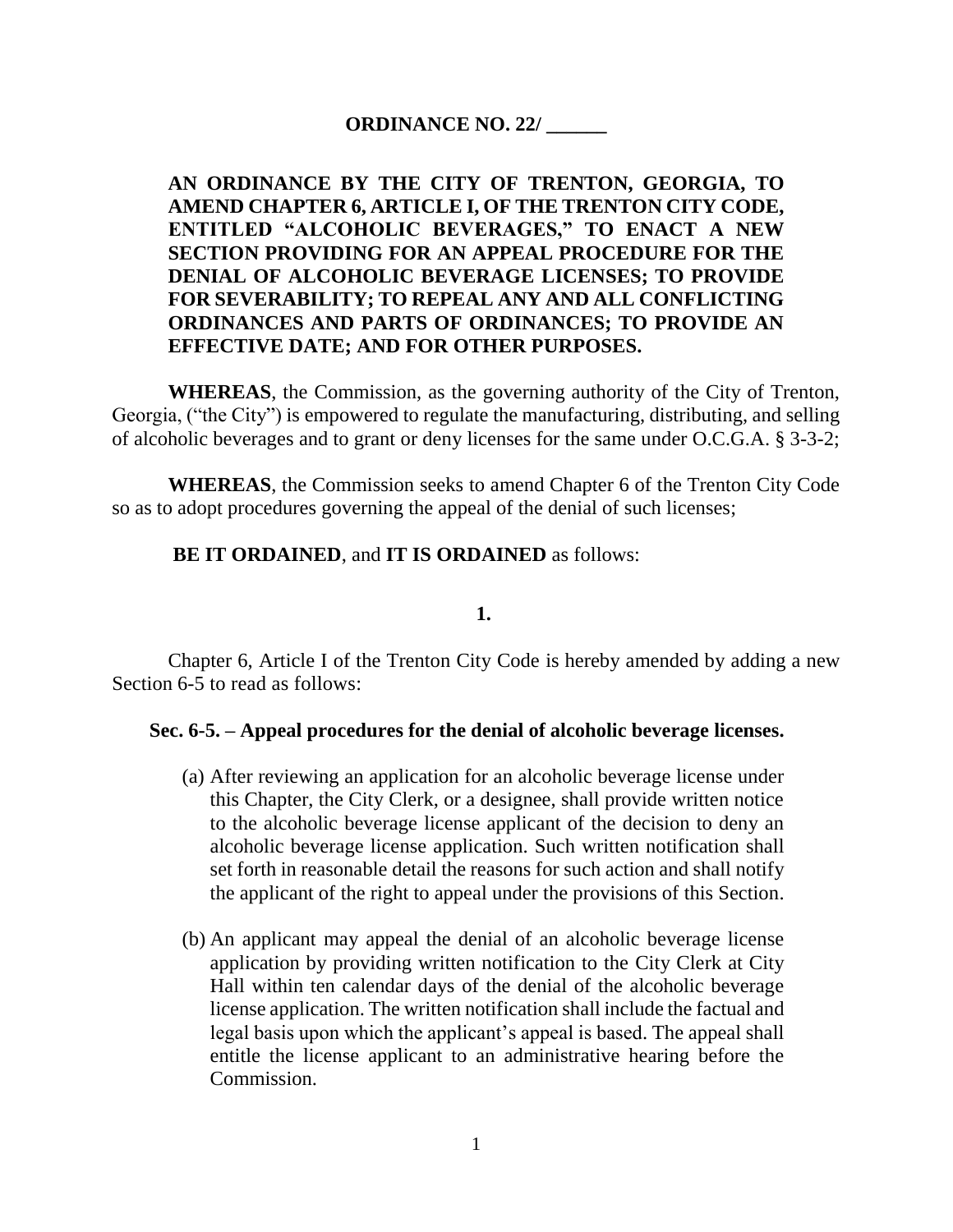- (c) In order to defray administrative costs associated with the appeal process, the appeal must be accompanied by a filing fee of \$250.00. If, following the administrative hearing, an alcoholic beverage license is issued to the applicant, then the \$250.00 filing fee shall be applied towards the cost of the alcoholic beverage license.
- (d) The City Clerk or a designee shall set an administrative hearing date that shall occur within 30 calendar days of the filing of the appeal request. Notice of the administrative hearing shall be mailed to the alcoholic beverage license applicant at the address shown on the alcoholic beverage license applicant's application.
- (e) At the administrative hearing, the alcoholic beverage license applicant is entitled to be heard and present evidence on their behalf. The license applicant is also entitled to an opportunity to cross-examine any opposing witnesses. The Commission shall then determine whether the denial of the alcoholic beverage license application is justified using a preponderance of the evidence standard.
- (f) The Commission shall consider the following factors in determining whether to uphold or reverse a denial of an application:
	- (1) Compliance with the requirements of this Chapter;
	- (2) Compliance with all criminal history requirements;
	- (3) The history and facts related to any previous violations of this Chapter by the applicant;
	- (4) The history and facts related to any non-alcoholic beverage related violations of the Trenton City Code;
	- (5) Violations of Title 3 of the Official Code of Georgia Annotated or of Subtitle 560-2 of the Georgia Regulations pertaining to the alcohol and tobacco tax division of the Georgia Department of Revenue;
	- (6) Documents efforts at avoiding violations of this Chapter, the Trenton City Code, or state law;
	- (7) Community involvement; and
	- (8) Any other objective and relevant factors.